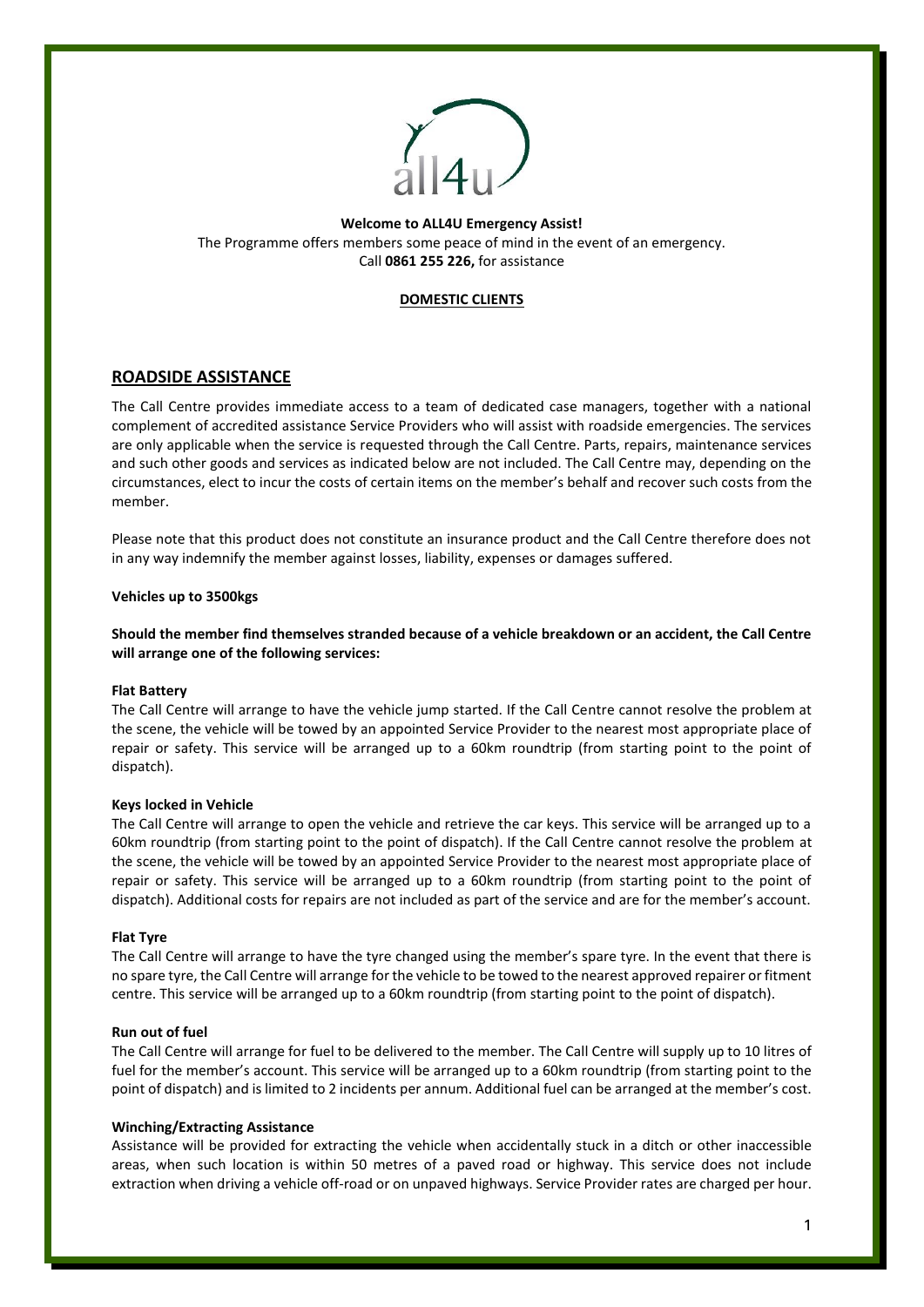### **Mechanical and Electrical Breakdown**

The Call Centre will tow the vehicle, caravan or trailer (provided the caravan or trailer is covered on the policy) to the nearest repairer up to a 60km roundtrip (from starting point to the point of dispatch).

### **Accident Tow**

In the event of an accident, the Call Centre will arrange for the vehicle to be towed to the nearest insurance approved motor body repairer (MBR) from the accident scene. The Service is facilitated within a 60km roundtrip (from starting point to the point of dispatch).

### **Storage**

The Call Centre will arrange for the safe storage of the vehicle, caravan or trailer (provided the caravan or trailer is covered on the policy) overnight, public holidays or weekends where necessary. On the next working day, the vehicle will be relocated to the nearest approved dealer or repairer. Second Tows will be for the member's account (this excludes tows that are a continuation of the first tow due to a vehicle, caravan or trailer (provided the caravan or trailer is covered on the policy) that was towed after-hours / over weekends / public holidays).

### **Transmission of Urgent Messages**

The Call Centre will relay messages of delay or changed arrangements to a nominated family member, employee or business colleague at the member's request.

### **EXTENDED ROADSIDE TRIP INTERRUPTION SERVICES**

**Should the member find themselves stranded 100km or more from home or office because of a vehicle breakdown or an accident, the Call Centre will arrange one of the following services:**

### **Courtesy Transport**

A 24-hour, Group B rental vehicle can be arranged for the member by the Call Centre. In order to secure the booking on behalf of the member, the member needs to have a valid driver's licence and credit card.

**OR**

### **Hotel Accommodation**

The Call Centre will arrange for one night's hotel accommodation for the driver of the vehicle at one of the Call Centre's preferred providers in the area.

### **ROADSIDE ASSISTANCE TERMS AND CONDITIONS**

- Services will only be rendered to validated members.
- Each service will be managed on an individual basis and is highly dependent on traffic, weather and correct information being received.
- Roadside assistance services are only available in the event that the breakdown or accident occurs in South Africa, Lesotho or Swaziland. The Call Centre will not refund breakdown or accident assistance charges for incidents that occur in any other country.
- The service only extends to the towing of one vehicle and a caravan or trailer (provided the caravan or trailer is covered on the policy). Multiple Tows (e.g. where the member requires the vehicle and trailer or caravan to be towed) will be arranged by applying the applicable individual limits and subject to the trailer or caravan being entitled to service. Second Tows will be for the member's account (this excludes tows that are a continuation of the first tow due to a vehicle that was towed after-hours / over weekends / public holidays).
- Mechanical Breakdown services are offered whether the vehicle and a caravan or trailer (provided the caravan or trailer is covered on the policy) breaks down at home or on the road.
	- Battery replacement costs are for the member's account
		- o Limited to South African territory only
- The additional per kilometre rate is subject to change in accordance with fuel price fluctuations.
- All services must be authorised, arranged and managed by the Call Centre. Any costs incurred through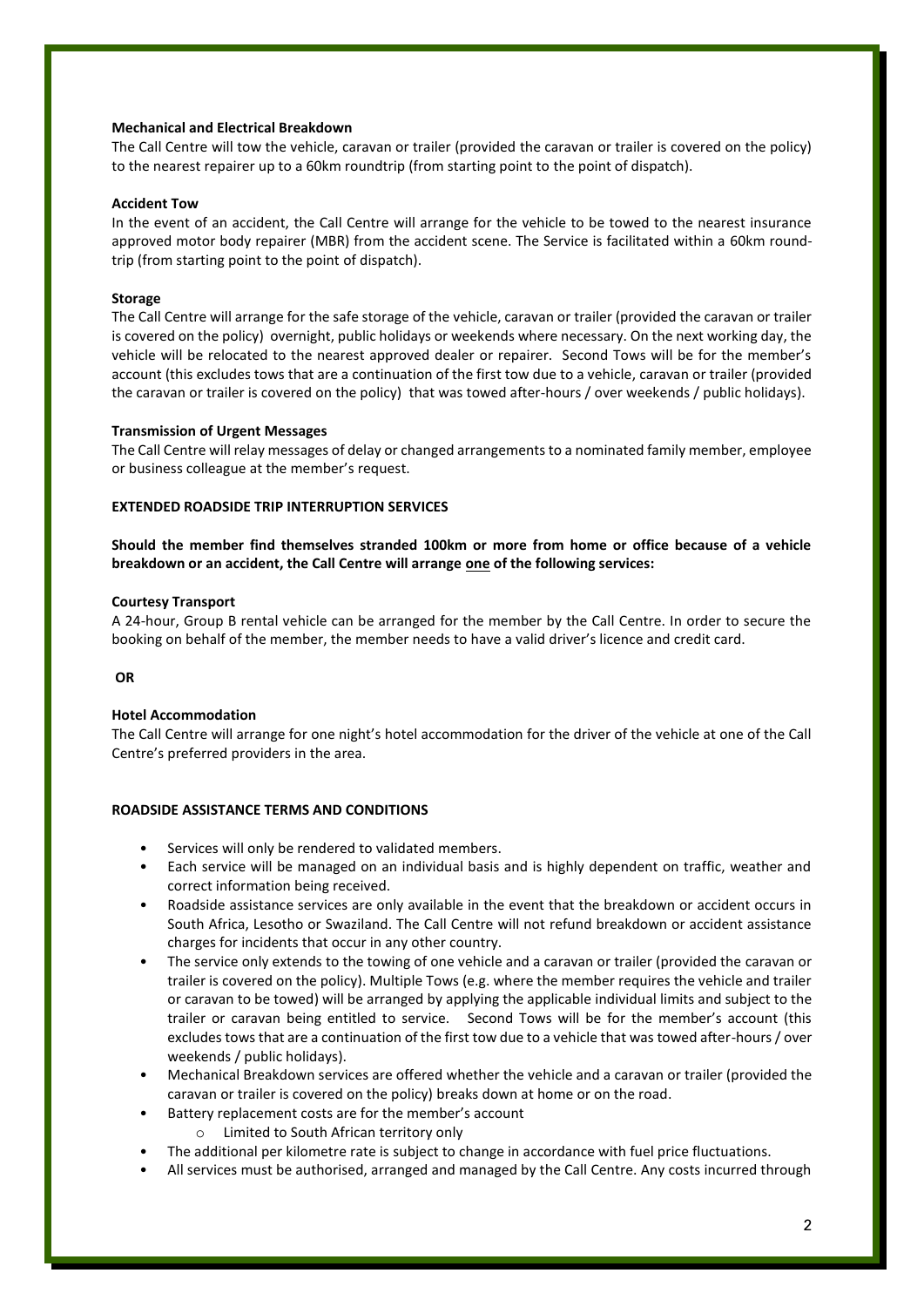arrangements made by the member without prior authorisation from the Call Centre fall outside of the benefit entitlement.

- In the event of a mechanical or electrical breakdown, the vehicle and a caravan or trailer (provided the caravan or trailer is on the policy) is to be towed to the closest franchised dealer or repair centre from the scene of the breakdown per the limits specified.
- A member will only be entitled to courtesy transport and overnight accommodation benefits if the vehicle was towed by the Service Provider and when the member is more than 100 km away from his/her permanent place of residence/office.
- An Accident shall be defined as damage to one or more body panels (which will require repair in a body shop) as a result of a collision with another vehicle or object. An accident shall also include instances where the engine catches fire, or where impact with a pothole, kerb or pavement results in damage to the suspension, wheels or undercarriage (and not necessarily the body panels), and where it is clear to the member and the Service Provider that the damage is of an insurable risk nature, irrespective of whether or not the car is insured. In instances of doubt the Service Provider shall arbitrate on this latter definition. In the event of the accident being caused by mechanical failure, and in essence where the vehicle under these descriptions is non-driveable, the incident will be considered to be an accident.
- In the event of an accident, the vehicle is to be towed to the closest insurance approved motor body repairer (MBR) from the scene of the accident per the limits specified.
- The member will be liable for any costs related to the breaking of window glass should there be no other way to gain access to the vehicle to tow.

### **Exclusions:**

- Vehicles not in a roadworthy condition.
- If the total mass of the vehicle, caravan or trailer exceeds 3500kgs (including the load on board) a more suitable towing vehicle will be needed and as such the member or driver will be liable for additional tow cost attributed to the towing. This is payable to the Service provider at the time of incident.
- Taxicabs and limousines, Recreational Vehicles (RVs) or any vehicles in tow.
- Service for any trailer which must be separated from the truck tractor.
- Service to vehicles with expired safety inspection sticker(s), license plate sticker(s), and/or emission sticker(s) where such stickers are required by law.
- Vehicles located at storage facilities.
- Cost of parts, replacement keys, replacement tyres, batteries, fluids, lubricants, cost of installation of products, materials, toll fees, and any additional labour relating to towing.
- Any fees relating to the dismount/mounting of a drive shaft.
- Tyre repair.
- Tyre replacement at any location other than a roadside disablement site.
- Cost of the replacement tyres and its installation.
- Any and all taxes, tolls or fines.
- Non-emergency towing or other non-emergency service including but not limited to mounting or removing of any tyres, snow tyres, off-road tyres, chains or similar items.
- Shovelling snow from around a vehicle.
- Service when a vehicle is snowbound in unploughed areas such as snowbanks, snowbound driveways or curb side parking.
- Damage or disablement due to flood, fire, or vandalism.
- Vehicles located at a place of repair.
- Service on a vehicle, caravan or trailer that is not in a safe condition to be towed or serviced or that may result in damage to the vehicle, caravan or trailer if towed or serviced.
- Towing done by other than a licensed Service Provider, vehicle storage charges or a second tow for the same disablement.
- Towing or service on roads not regularly maintained, such as sand beaches, open fields, forests, and areas designated as not passable due to construction, etc.
- Towing at the direction of a law enforcement officer relating to traffic obstruction, impoundment, abandonment, illegal parking, or other violations of law.
- Towing for the purpose of disposal (e.g. salvage facility).
- Towing of a vehicle and caravan or trailer off a boat dock or marina unless such facilities are used for intermodal and ocean freight purposes.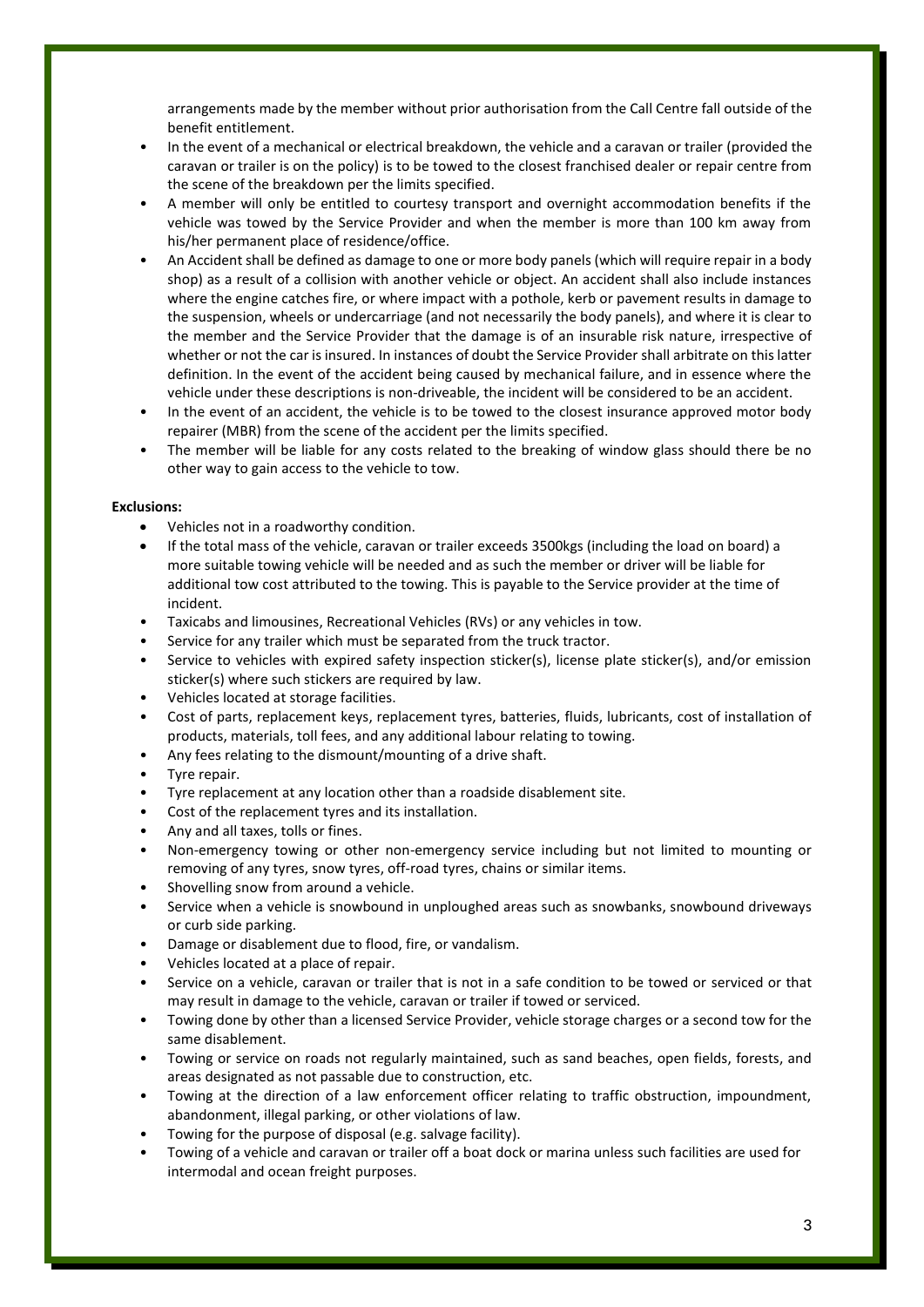- Transportation for the member to the vehicle for a service or from the vehicle to another destination after the service has been rendered.
- Services may not be requested from a dealer or repair facility.
- Service will not be rendered in the event of emergencies resulting from the use of intoxicants or narcotics, or the use of the vehicle, caravan or trailer in the commission of a crime.
- Repeated service calls for a vehicle, caravan or trailer in need of routine maintenance or repair.
- Services received independently without prior authorization.

## **The Service Provider does not refund:**

- Labour, overtime or cellular-phone charges, toll-gate fees, call-out fees, weekend levies, storage charges, hitching/salvage/recovery (defined as an insurable risk related to accessing the vehicle) fees and the cost of spare parts.
- Repair charges
- Charges for assistance rendered by a private person or any Service Provider unless that Service Provider is appointed by the Call Centre.
- Charges for assistance required due to participation in a motorised-sporting event.

## **MEDICAL ASSIST ACCESS**

### **The following benefits are on an access only basis. These services include:**

- Emergency telephonic advice and information  $-24/7$
- Referrals to medical practitioners and facilities
- Liaison with next of kin to keep them informed

In addition to the general medical advice service, medical operators will guide a person through a medical crisis situation involving the member. The member will receive emergency advice or have the necessary support organised, by utilising the 24-hour Contact Centre.

### **This service includes referrals to Crisis lines in case of:**

- Poison Hotline In House
- Suicide Hotline Life Line
- Rape and HIV Counselling
- Family and Domestic Abuse
- Child Abuse
- Bereavement Counselling

### **For the member's medical aid or own account:**

- Emergency medical response to the scene of an incident
- Emergency medical transportation to the nearest appropriate medical facility

### *Please note: Medical Assistance is only valid for emergencies within the borders of South Africa.*

## **EMERGENCY HOME ASSISTANCE**

The Call Centre provides immediate access to a team of dedicated case managers, together with a national complement of accredited assistance service providers who will assist with home emergencies. The services are only applicable when the service is requested through the Call Centre. Parts, repairs, maintenance services and such other goods and services as indicated below are not included. The Call Centre may, depending on the circumstances, elect to incur the costs of certain items on the member's behalf and recover such costs from the member.

Please note that this product does not constitute an insurance product and the Call Centre therefore does not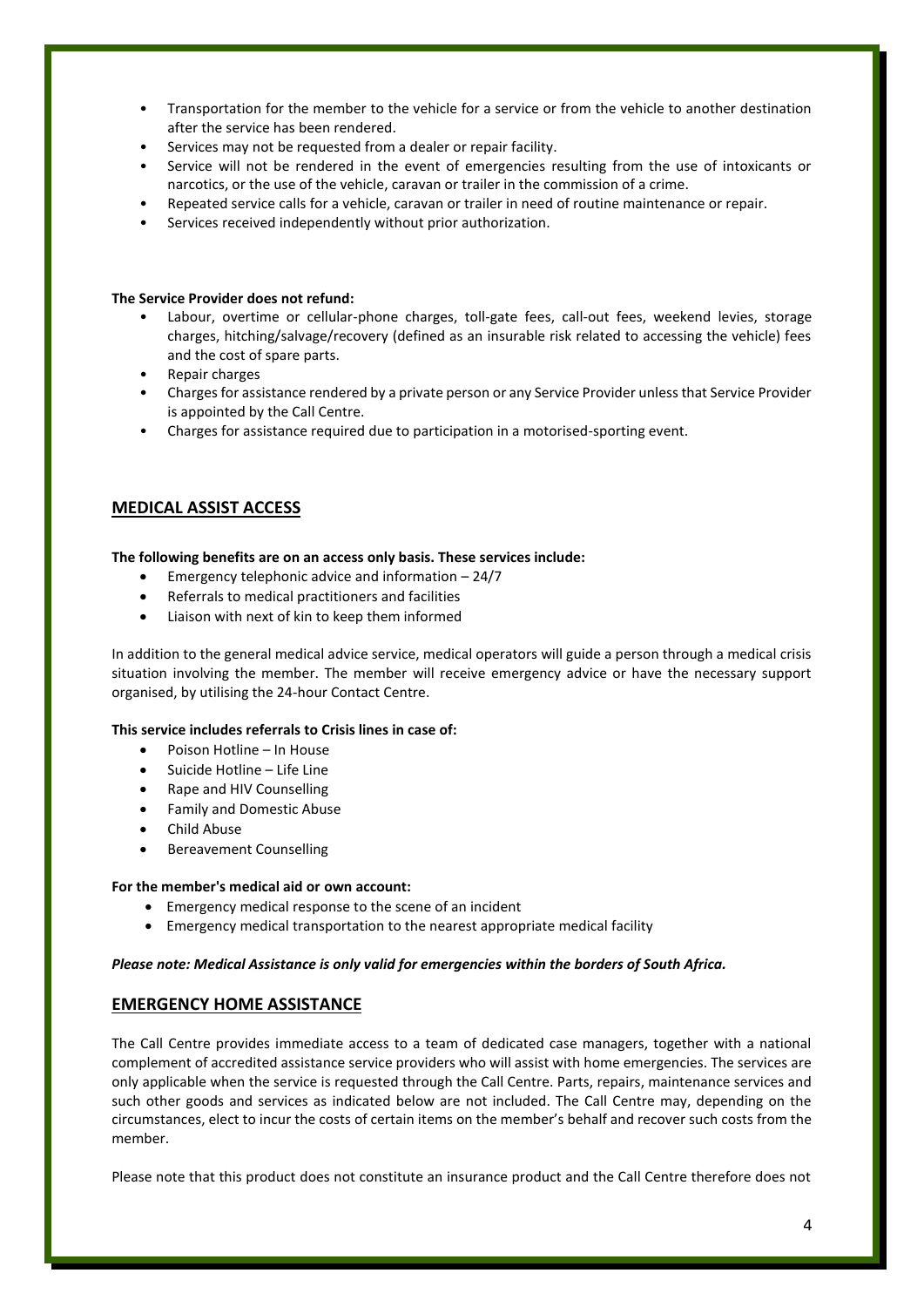in any way indemnify the member against losses, liability, expenses or damages suffered.

**The Home Assistance programme provides assistance to the member when they are involved in a Home Emergency. A Home Emergency means any sudden, unexpected and/or unforeseen event at the member's home requiring the immediate and/ or urgent services of a domestic tradesman to limit/ minimize or prevent further damage to the home.** 

This service is restricted to home emergencies and only applies to the member's **eligible premises/primary place of permanent residence,** within the Republic of South Africa and used for domestic purposes where specified, including outbuildings. The member will be assisted with the first hour call-out and labour per incident for up to 3 incidents per annum.

## **Emergency Services Notification and Call-out**

At the member's request our Assist Call Centre will relay a notification of emergencies to the Police, Traffic, Fire Brigade, Ambulance, Security or any other emergency service provider.

**\*Please note that each service will be managed on an individual basis and is highly dependent on traffic, weather and correct information received i.e. address or area of incident.** 

### **Services Rendered**

The Home Assistance programme shall entail the Call Centre arranging the following emergency services to members:

- 1. Plumbers
- 2. Glaziers
- 3. Electricians
- 4. Locksmiths
- 5. Tree Felling
- 6. Bee Keepers
- 7. Pest Controllers Borer Beetle /Thatch Lice/ Dust Mites/ Cockroaches /Fleas Fish Moths/ Ants/ Ticks / Bedbugs/ Rodents- ONLY

The services exclude maintenance (of any kind) and the costs of any materials required, which is for the member's account.

### **Plumbers**

Assistance shall be provided by the Call Centre to members in circumstances where they have requested access to the service where the emergency is any of the following:

- Visible burst water connections and pipes
- Blocked drains, toilets, baths and sinks, causing further damage to the home
- Emergency Geyser overflow, valves (Latco and pressure release) causing loss of hot water and pressurerelease problems

#### **Exclusions**

- Jacuzzi, swimming pools and borehole pumps
- Leak detection inspections
- Repairs not complying with regulated specifications such as SABS and others
- Leaking taps / toilets
- Replacement of a burst geyser, septic tanks and water supply interruptions to permanent residence
- Any assistance required on the municipality owed property
- The costs of any materials provided by the plumber are excluded and are for the member's own account

#### **Glaziers**

- This is a 24-hour help line, offering assistance were a glazier is dispatched to ensure that damaged building glass can be professionally replaced
- Broken or badly cracked window panes which could result in access to the residence

**Exclusions**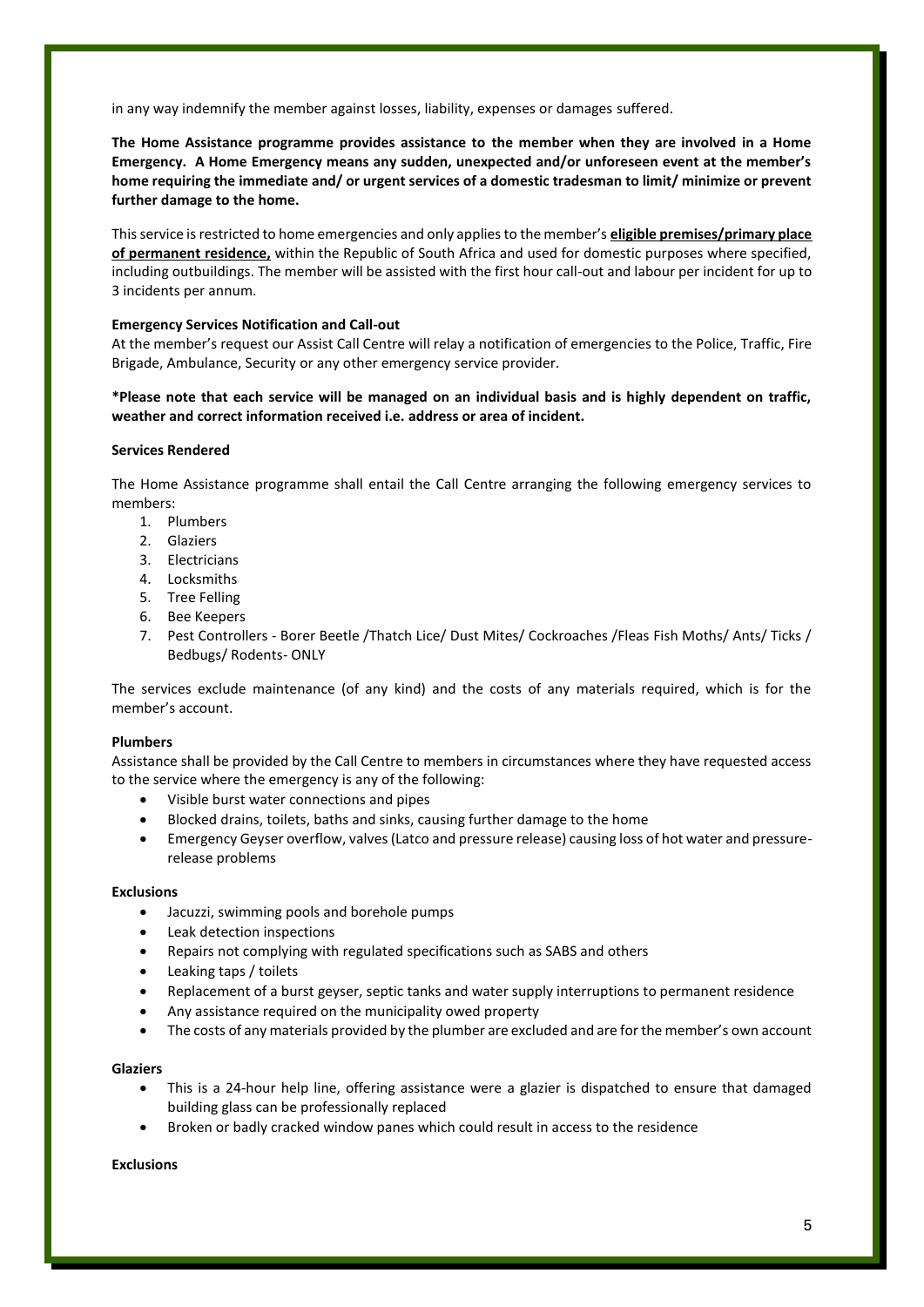• No materials are included, and this is for the member's account (e.g. the actual glass etc. is for the member's account)

### **Electrician**

Assistance shall be provided by the Call Centre to customers in circumstances where they have requested access to the service where the emergency is any of the following:

- Distribution boards, circuits, main cables causing 100% power failure
- Earth-leakage relays causing 100% power failure
- Geyser connections, and elements, causing 100% power failure
- Plug points causing 100% power failure
- Light fittings or switches causing 100% power failure
- Lightning strikes on wiring causing 100 % power failure
- Multiple burnt connections on wiring or plug points causing 100% power failure
- Connections to all electrical motors (e.g. electric gate motor) causing 100% power failure

#### **Exclusions:**

- Electric gates and doors
- Jacuzzi, Swimming pool and borehole pumps
- Air conditioners and commercial refrigeration
- Repairs not complying with regulated specifications such as SABS and others
- All electrical motors
- Any assistance required on the municipality owed property
- The costs of any materials provided by the electrician are excluded and are for the member's own account.

#### **Locksmiths:**

- If keys are broken off or lost for a main entrance or exit of the house (this includes outbuildings)
- If a person is locked inside the house or any room within the house

#### **Exclusions**

- Burglary Incidents the Call Centre will assist the member by arranging a locksmith, but the member will be liable for the costs of such locksmith and any material provided by the locksmith
- Office premises
- Replacing of damaged locks, padlocks and keys (The member may be assisted at their own cost)

#### **Tree Fellers/Bee Keepers and Pest Controllers**

Facilitated up to the incident limits only and only within day light hours. Please note that each case will be managed on an individual basis and is highly dependent on visibility, weather and seasonal conditions.

#### **Additional services also included are:**

Should a burglary occur, security assistance and guarding services will be provided at the member's request.

### *These services will be for the member's own account.*

#### **Estimated Service Times**

**Urban Areas** = average response time is 35 to 80 min (from time of dispatch – 40km to 100km) with the potential of extended response time on weekends only

**Rural Areas** = average response time is 80 – 240 min (from time of dispatch – in excess of 100km)

## **CRIME & SECURITY ASSIST / HI- JACKING ASSIST**

This is a 24-hour crisis management benefit to assist the member in the event of a home invasion. The call centre will assist with the following: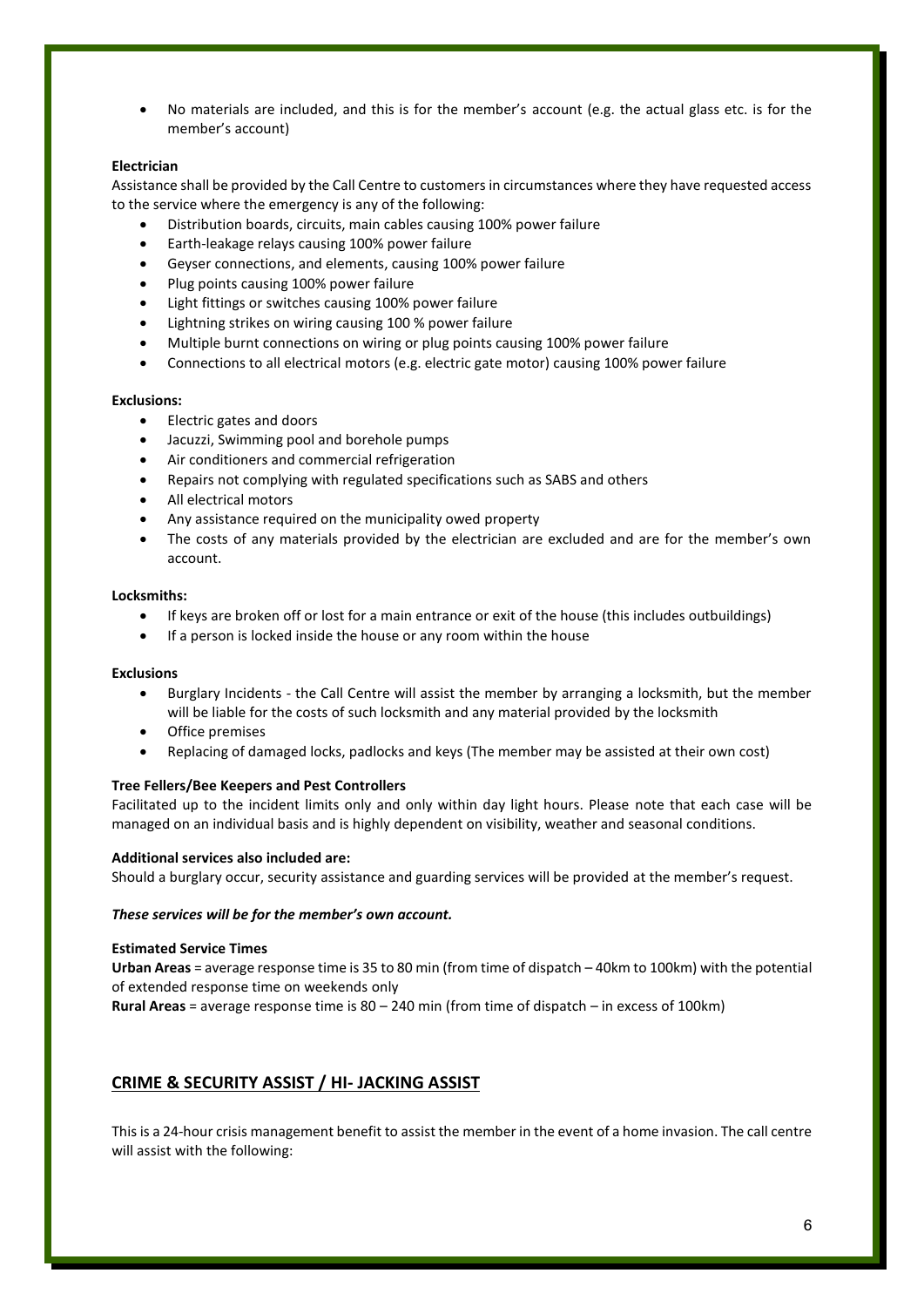- In the case of the member's cell phone being stolen from their home in a home invasion, we will provide the member with a cell phone loaded with pre-paid airtime to the value of R100, which will be couriered to the member. This component of service only operates during business hours.
- In the case of the member's vehicle being stolen, we will provide them with Group B car hire for 48 hours to keep them mobile. Only with valid Driver's License & credit card.
- In the case of the member's credit card being stolen, we will provide the member with a pre-loaded debit card to the value of R500 to assist the member in the interim which will be couriered to the member. This component of service only operates during business hours.
- In the case of the member's keys being stolen in a home invasion, we will send a locksmith to the member's house to assist them with their locks, up to the value of R1 000 per incident. The service provider will not cover the cost of the replacement of a lock or the cutting of keys.
- In the case of the member's home being invaded, upon their request we will place a security guard at their house for 24-hours after the event has taken place.
- In the case of the member experiencing an attempted hi-jacking at their main residence, upon the member's request we will place a security guard at their house for 24-hours after the event has taken place.
- In case of the member's home being invaded, we will facilitate hotel accommodation to the value of R1 000 per incident.

# **PANIC SOS SYSTEM**

In a panic situation, you never want to be alone! Panic SOS provides members and their loved ones with 24-hour access to their own experienced crisis manager – who will help them through their emergency.

### **Save the USSD: \*120\*880\*4876# on your speed dial to use in the event of an emergency.**

### **Location Based Services (LBS) – Panic system**

- This service operates across all South African cell phone networks. The services are accessible via a wide range of interfaces such as SMS, MMS, USSD, WAP and the Internet.
- Assistance will be provided on a best effort basis (if the member is accessible by road) through the Panic Button (USSD) saved on their speed dial, and is subject to having their cell phone number provided and registered in advance of the incident
- Member presses pre-selected speed dial number on their cell phone.
- The member's location is determined via LBS.
- The Call Centre confirms the type of service the member requires inclusive of any medical conditions and next of kin details if a medical emergency arises.
- The Call Centre responds accordingly and alerts next of kin where applicable.
- This service is only available subject to an active member utilizing the USSD string code provided.

## **Please Note: This service is only functional subject to the member being registered by submitting the necessary details for successful activation.**

## **HOME DRIVE (If selected)**

#### **Home Drive**

The service includes automated SMS communication services, which will SMS the member on the afternoon of their booking so that should they wish to change their collection detail. The driving team consists of a back-up driver and vehicle, and the lead driver who will drive the member home in their own vehicle. The back-up driver will follow and collect the lead driver from the member's chosen destination.

**\*This service is available subject to availability in peak periods (Easter Holiday, December, New Year's Eve, Sporting Events etc.). Vehicle make, and model cannot be specified.**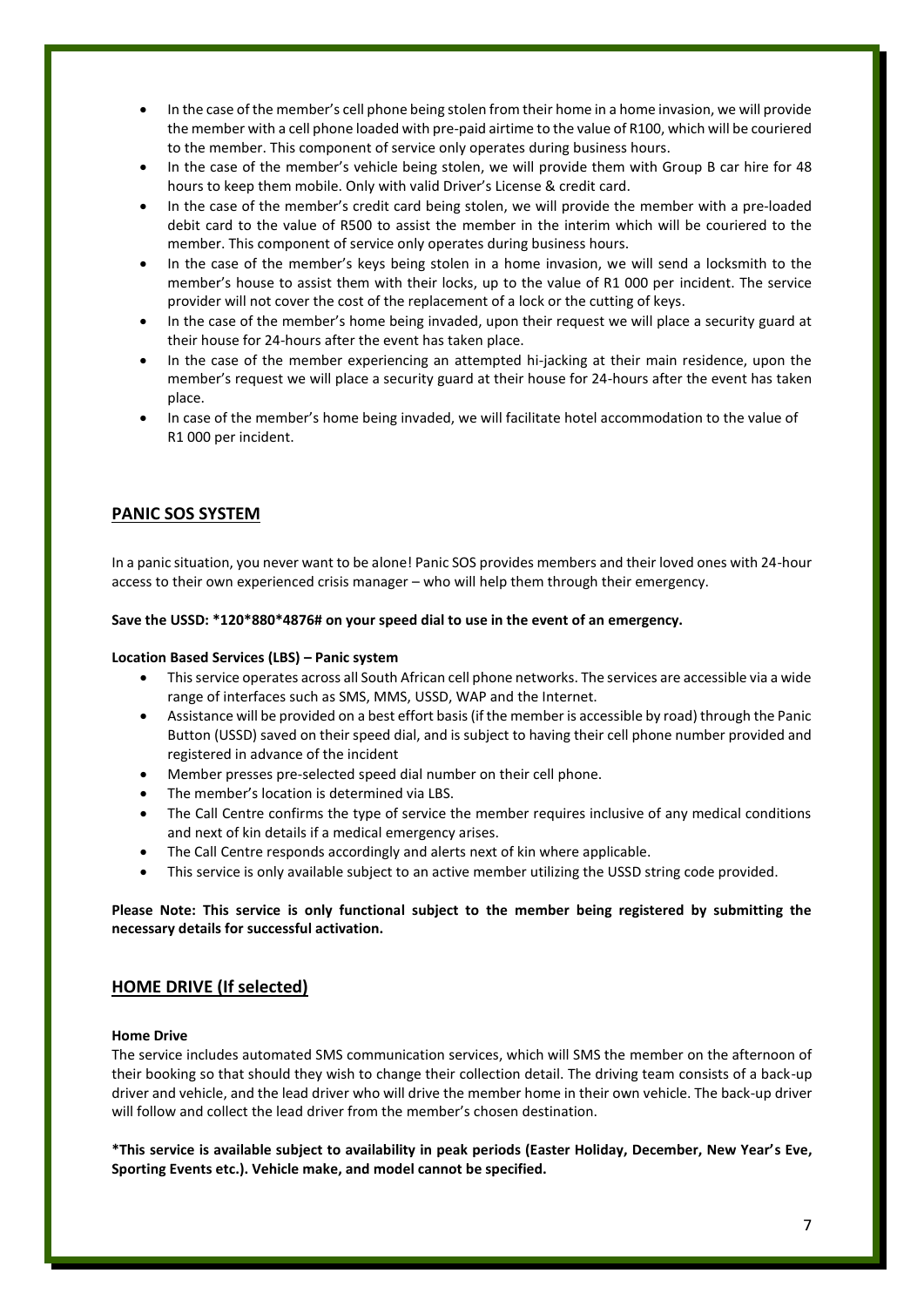### **Professional assistance is guaranteed, and the members are driven by:**

- Drivers who are fluent in English
- Undergo extensive in-house training
- Have Professional Driving Permits (PdP) which ensures they have a valid license, no criminal record and have bi-annual medicals
- Smartly dressed & carry mobile phones
- Carry GPS units or up to date map books
- Are over 25 years and under 65 years of age

#### **Service Centres:**

- Johannesburg
- Pretoria
- Cape Town
- **George**
- Port Elizabeth
- Durban
- East London
- **Nelspruit**
- **Bloemfontein**

The benefit includes six (6) Home Drive trips to a radius of 50km per incident. Any additional kilometres travelled will be charged at R9.00 per km. Should the member require additional trips, which are in excess of their annual trip entitlement, the call centre will facilitate the booking on a member to pay basis. For these trips, the member will receive a discount on the full fare fee, as follows:

- Additional trip charge = R 450.00 per 30km (additional charge of R11.00 per extra km's still applies)
- Additional fees will be charged to the member's credit card

#### **Additional Passengers Drop Off**

Service is available to a valid member and limited to their specified vehicles only. Up to 4 additional passengers can be transported at no cost provided that the entire trip is no longer than 50km, takes no longer than 1 hour and are ALL are transported to one/main booked address.

An additional cost of R50.00 per additional /unplanned drop off will be charged. This arrangement needs to be discussed and authorised by our call centre to ensure efficient planning and upfront payment (warding off the potential threat to our drivers, when carrying cash).

#### **Booking Times**

Pre-bookings should be arranged prior to 20:00 each day. This is subject to the availability of standby team members at the time of requests.

#### **Collection:**

- At the specified time and location, the call centre will notify the member that the pick-up-driver has arrived, at which time the member will have 15 minutes to meet the driver. After the 15 minutes have lapsed the call centre will notify the member that the pick-up-driver will be leaving, and the trip will be cancelled. The trip will be forfeited if still within the annual benefit entitlement, however should the member use this at their own cost in excess of their annual limit, cancellation fees will apply and will be for the member's account.
- A member may cancel their pre-booked trip, but if not cancelled within a two-hour notice period, a trip will be taken off from the member's annual limit.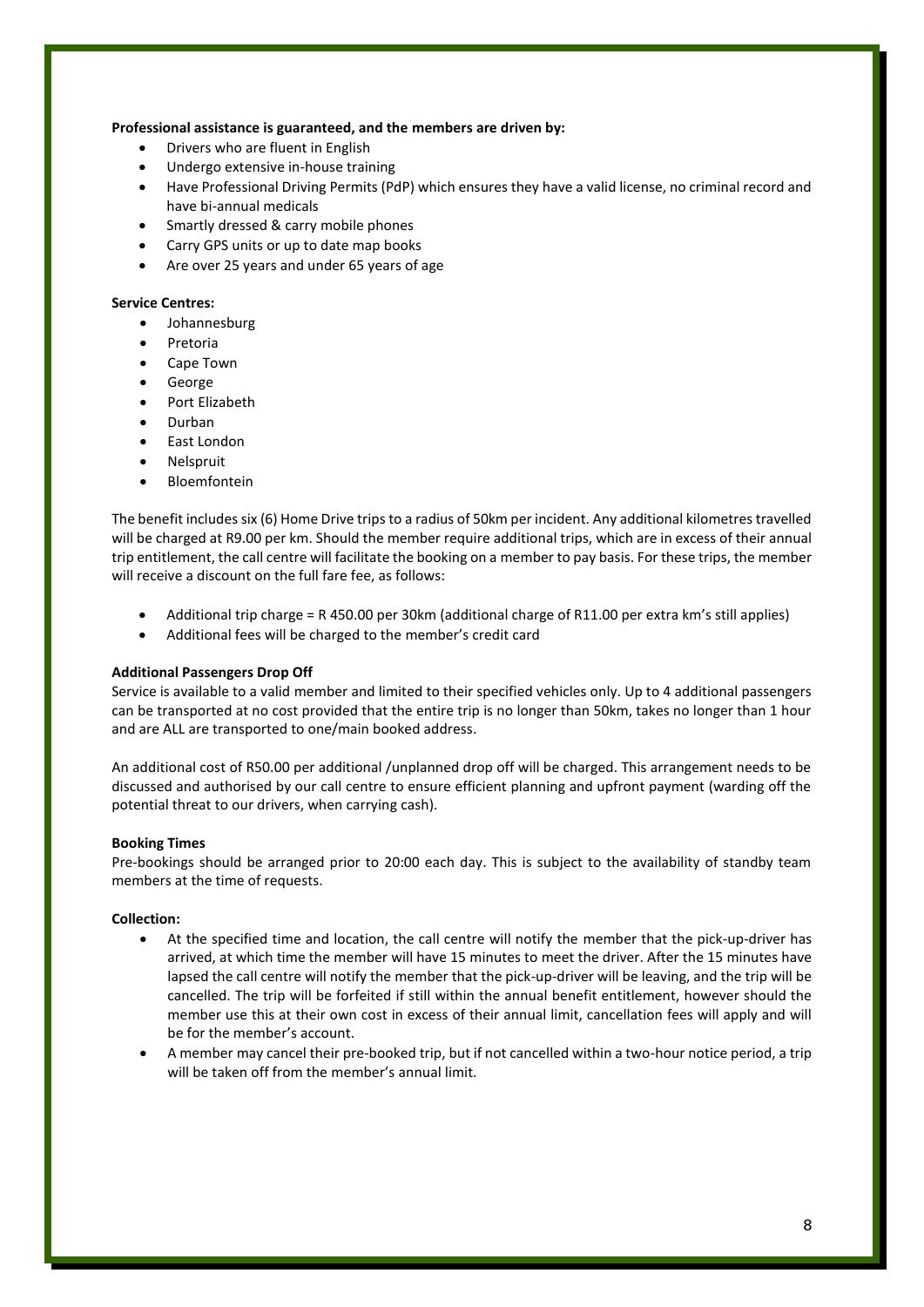## **Terms & Conditions**

- The member warrants that they have adequate insurance cover in place in respect of the member's vehicle and the uses thereof by third party drivers so as to include the service provider's drivers.
- Subject to the two clauses below, the member hereby indemnifies the service provider against direct and consequential damages, costs or losses incurred by the service provider arising out of any claim by any third party for, or in respect of, injury, death or illness affecting such third party, or any loss or damage to property of such third party caused by the negligence or willful conduct of the service provider or its personnel.
- Neither the call centre nor the service provider will be held liable for any direct or consequential loss / damages due to unforeseen circumstances impacting the on-time arrival of the service provider.
- The service provider shall not be liable to the member or any cessionary or third party claiming through or on behalf of the member for any indirect, special or consequential damages (including loss of profits) arising out of or related to this Agreement or the Services.

## **FINE EXPERT PORTAL PRO PLUS CALL CENTRE**

Fine Expert Portal Pro Plus Call Centre specialises in providing a unique service that is designed to take the hassle out of dealing with traffic fines. Fine Expert Portal Pro Plus Call Centre provides a quick, easy and painless channel to receive fine notification and getting your fines paid, with the added benefit of negotiated fine reductions for members.

Dealing with municipal and provincial traffic departments can be a complex and arduous process, therefore we use our extensive legal and administrative expertise to simplify the entire process and take the pain away.

### **Benefits:**

- Proactive notification of issued traffic fines.
- Easy, no fuss fines payment facility.
- Proof of payment of fines are submitted to the members for use in roadblocks should the need arise.
- Discounts on traffic fines of up to 50%.

### **What Services are Included?**

Your membership of Fine Expert Portal Pro Plus Call Centre entitles you to the following service(s):

- Proactive notifications of fines posted onto [www.paycity.co.za](http://www.paycity.co.za/) and other fines databases that allow automated integration.
- Any discount negotiated on fines will be for the benefit of the member.
- No queues or admin burden in dealing with Traffic Departments.

## **How does Fine Expert Portal Pro Plus Call Centre work?**

- Register on the Fines Expert Portal or call the Call Centre for assistance
- Queries are handled via Support Tickets on the portal or the call centre.
- Within 1-2 weeks fines issued\* on your South African ID number posted onto the various fines databases is loaded onto your profile and you receive SMS's and / or email notifications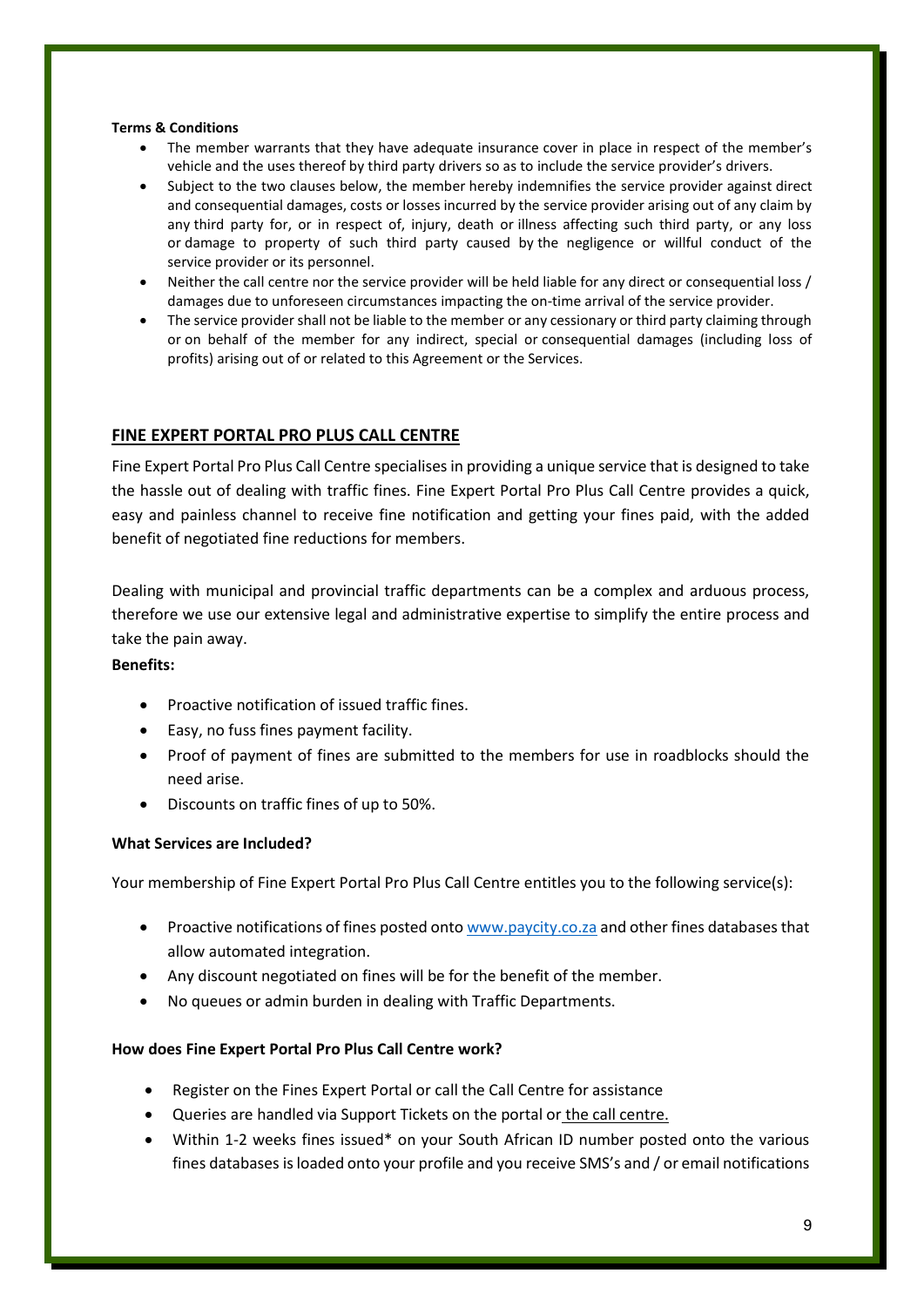- The member can view the fines details on the member portal and use the easy online payment facility to quickly pay your fines.
- Where we negotiate discounts on your behalf you only the discounted amount and the full discount is for your benefit.
- When new fines are issued on your South African ID number you will receive email and SMS notifications.

## **Who is entitled to use Fine Expert Portal Pro Plus Call Centre?**

An eligible and registered member of Fine Expert Portal Pro Plus Call Centre.

## **Terms and Conditions**

- \*Fines are said to be "issued" once they are posted fines databases used by Issuing Authorities.
- Other fines that are not posted onto fines databases [c](http://www.mpfine.co.za/)an be dealt with by Fine Expert Portal Pro Plus Call Centre but Fine Expert Portal Pro Plus Call Centre must be notified of these by the member before the service can commence.
- Fines notifications will only be sent to the member proactively if they are posted on a fines database that allows integration.
- The service is limited to traffic fines issued within the Republic of South Africa.
- The service is limited to the main member.
- The discount level is highly dependent on the type and age of the infringement as well as the issuing authority.
- Membership must be fully paid up at the time of the fine being issued.
- At the time of the fine, members must comply with all the legal and regulatory requirements of the Roads Acts of South Africa and other such relevant legislation.
- Fine Expert Portal Pro Plus Call Centre does not guarantee the performance of the traffic department.
- Fine Expert Portal Pro Plus Call Centre service does not include AARTO de-merit points reductions.
- Services and rates only apply to privately owned vehicles.
- Representation of No Admission ("NAG") offences are excluded from the standard Fine Expert service. Fine Expert will notify a member about NAG's, but the member will have to approach the relevant authority directly to deal with these. In cases where Fine Expert is able to assist with NAG's a surcharge will apply which will be communicated to the member for approval prior to proceeding.

## **VEHICLE LICENCE DISC EXPERT PORTAL PRO PLUS CALL CENTRE**

Vehicle Licence Disc Expert Portal Pro Plus Call Centre specialises in supporting members with a no hassle way of renewing their South African vehicle Licence discs.

The fact is that all vehicle owners must renew their vehicle licence discs every year. The problem is that there is no reliable, proactive renewal notification and these processes are extremely frustrating and time consuming. The processes can also be costly due to penalties and / or fines for late payment or driving without a valid vehicle licence disc.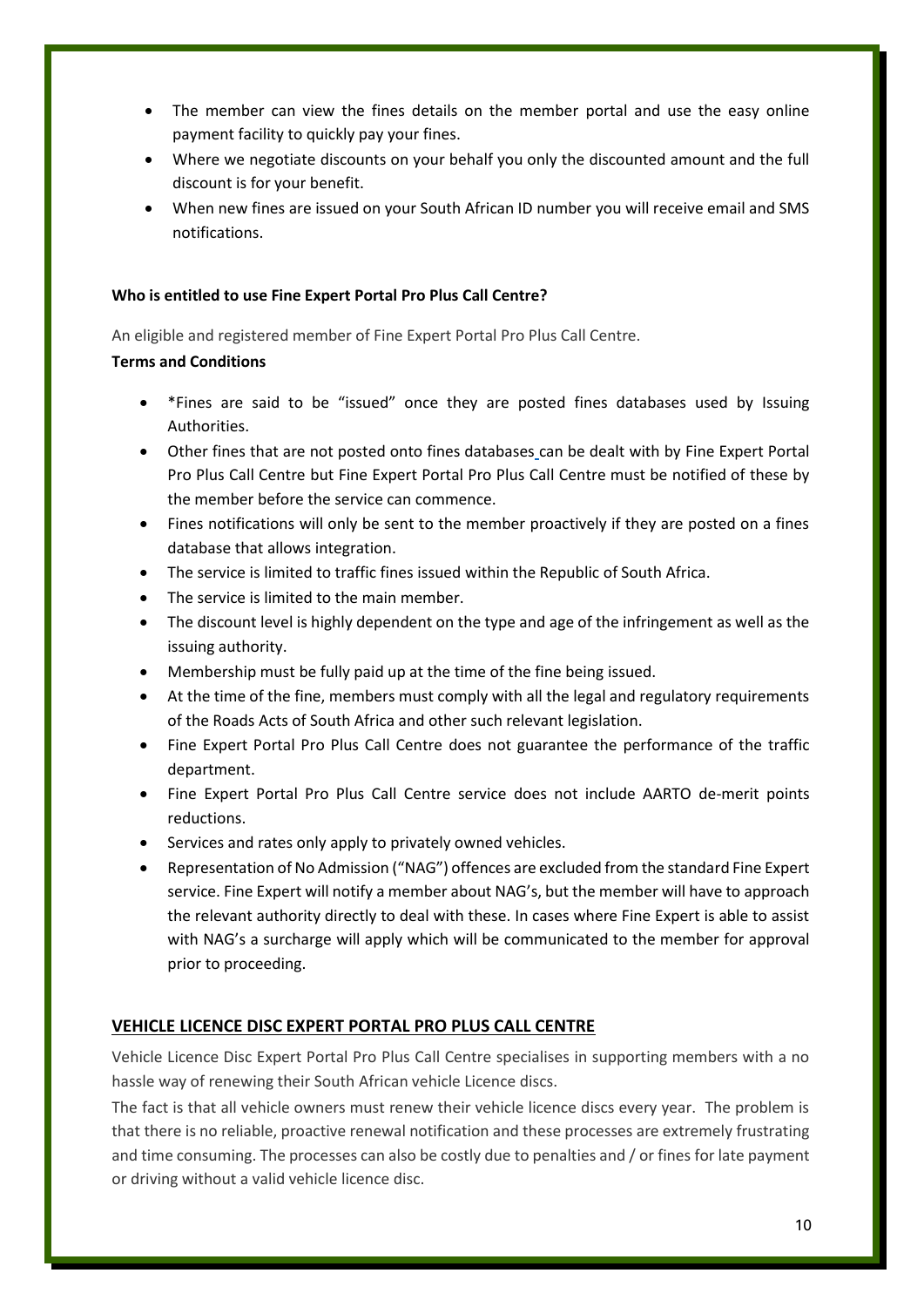Dealing with financial institutions, government departments and parastatals such as Traffic Departments can be a complex and arduous process, therefore we use our extensive legal and administrative expertise to simplify the entire process and really take the pain away.

# **Your membership of Vehicle Licence Disc Expert Portal Pro Plus Call Centre entitles you to the following service(s):**

- Vehicle Licence Disc Expert Portal Pro Plus Call Centre members have access to a unique service that is designed to take the hassle out of vehicle licence disc renewals.
- Vehicle Licence Disc Expert Portal Pro Plus Call Centre will work with members to provide a convenient, quick, easy and painless channel to get their vehicle licence discs renewed.

## **What are the benefits?**

- **Relief** no queues and admin in dealing with the Traffic Department or Post Office.
- **Recoveries** we protect the members' pockets by making sure that they will never have to pay any penalty fees or fines for expired vehicle license discs.
- **Representation** our expert team provides full administrative support for all licence renewal issues.

### **How does Vehicle Licence Disc Expert Portal Pro Plus Call Centre work?**

- 1. Registered members can capture their vehicle licence disc details and current expiry dates.
- 2. 6 weeks prior to the expiry of the licence disc the member receives a notification of the expiry provided the member is still covered.
- 3. The detail of the licence discs that is about to expire is viewable on the member portal including the renewal cost.
- 4. Member pays the licence disc renewal cost via credit card or secure instant ETF at least 30 calendar days prior to the expiry of the existing disc and captures the deliver address for the renewed disc.
- 5. Vehicle Licence Disc Expert Portal Pro Plus Call Centre has the disc renewed and delivered to the captured address at the member's cost / no cost to the member.

## **What are the Service Level Commitments?**

Vehicle Licence Disc Expert Portal Pro Plus Call Centre will renew the vehicle license disc and have it delivered before the current disc expires (provided payment was received at least 30 calendar days prior to the expiry of the existing disc.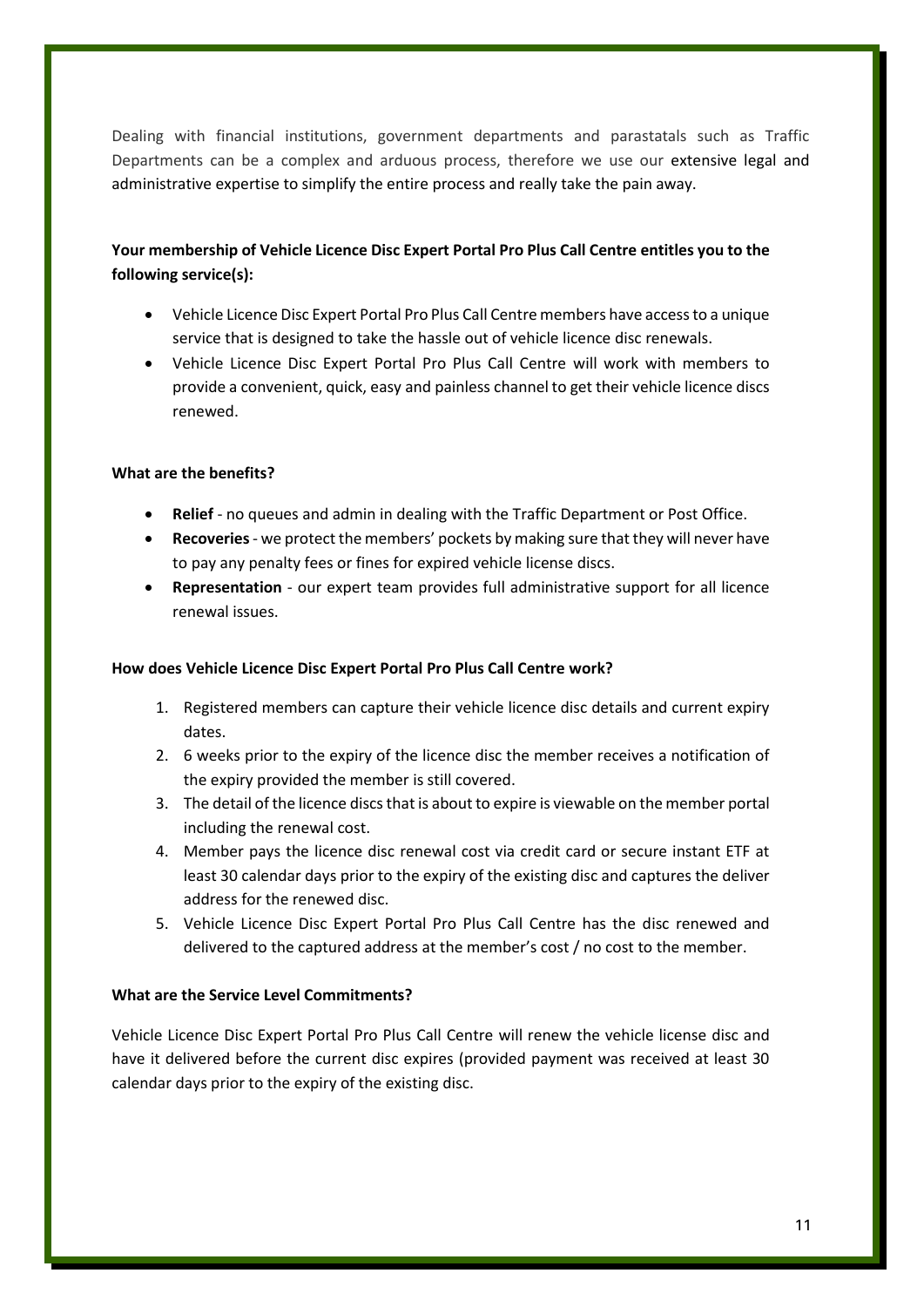## **Terms & Conditions**

- Not all Issuing Authorities operate in the same manner and the above process is based on how most Issuing Authorities operate in the Main Centres in South Africa. Should the process enforced by an Issuing Authorities vary from the above, the member will be informed accordingly during the vehicle licence disc renewal process.
- Renewal of Vehicle Licence discs that have already expired do not form part of the service and additional fees will be payable should Vehicle Licence Disc Expert Portal Pro Plus Call Centre be requested to assist with the renewal of these.
- Members remain responsible for settling traffic fines which could result in Vehicle Licence Disc Expert Portal Pro Plus Call Centre not being able to renew the vehicle licence disc.
- Vehicle Licence Disc Expert Portal Pro Plus Call Centre reserves the right to adjust the service offering should changes in the Issuing Authorities requirements have a material impact of the commercial model.
- Expiry notifications may be sent earlier and payment required earlier at times where issuing authorities are in backlog in order to ensure disc are renewed and delivered in time before existing disc expires.
- The standard SLA will not apply for disc renewals that have already expired or are within 4 - 5 weeks of expiry.
- Services and rates only apply to privately owned vehicles.

## **POTHOLE EXPERT PORTAL PLUS CALL CENTRE**

Pothole Expert specialises in claiming funds for our members from road agencies for damage to their vehicles because of Potholes.

In most cases, road agencies make the claims process challenging and frustrating to understand. We get the best possible settlements on your claim from the  $3<sup>rd</sup>$  Parties responsible as quickly and as painlessly as possible.

Dealing with government departments and parastatals, such as road agencies, can be a complex and difficult process, therefore we use our extensive legal and administrative expertise to simplify the entire process and take the pain away. Our team of experts have an average of 15 years administrative and legal experience in handling claims.

Our team helps beneficiaries complete all paperwork involved in their claim to get the maximum amount possible as efficiently as possible.

## **What Services are Included?**

In the event of a claim, your membership of Pothole Expert entitles you to the following:

- No limit on recovery i.e. recovery is for all damaged caused by or because of a pothole.
- No excess payable.
- Telephonic assistance and advice explaining what is necessary to prepare a claim.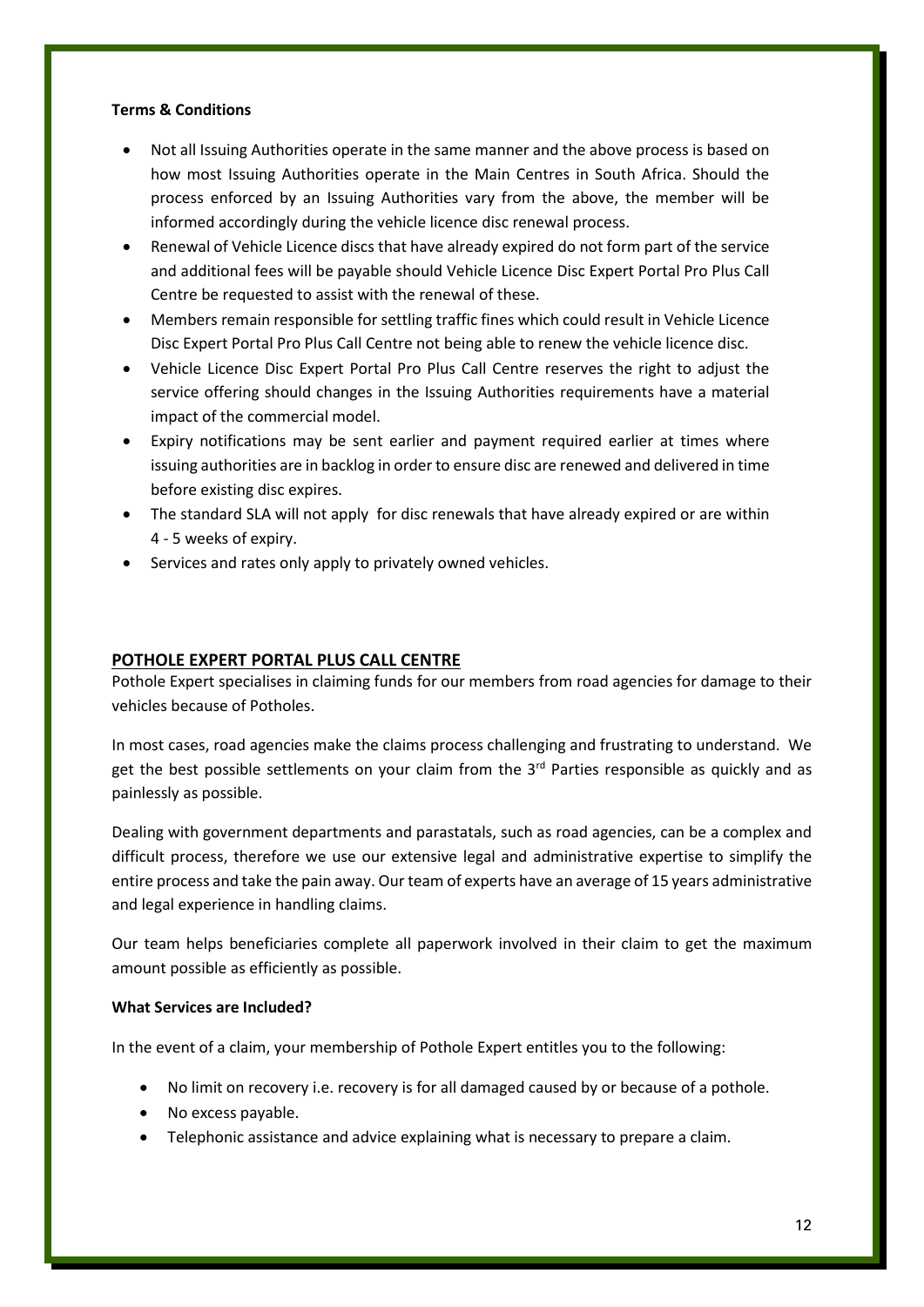- Arrange for an initial assessment with a qualified and experienced assessor should it be required.
- Case Management of the claim.
- All Administration required for the presentation of a "bona fide" claim as determined and arranged by Pothole Expert.
- Up to 100% pay-out of all successful claims (Pothole Expert does not retain any part of the settlement paid by the roads agency)

## **How does Pothole Expert work?**

- 1. Beneficiary is pre-registered on the member portal and receives a welcome SMS and / or email.
- 2. Should the beneficiary suffer damage as result of pothole he / she logs the claim on the member portal or call the Call Centre for assistance
- 3. Once the beneficiary uploaded all the required documents and other claim requirements on the member portal, Pothole Expert evaluates the merits of the claim and gives a view as to the worth of proceeding with their claim.
- 4. In the case where the merits of a claim are deemed non-valid, Pothole Expert sends a letter of explanation to the beneficiary explaining the exact reasons for this.
- 5. Upon the Validity of the beneficiary's claim, Pothole Expert arranges all the necessary consultations and opinions that – in a claim manager view – the member requires for his/her claim.
- 6. Pothole Expert attends to all reasonable queries upon request for further particulars that might be required in pursuit of settlement of the claim.
- 7. Pothole Expert assists the beneficiary with all the necessary administrative support and documentation preparation for their submission.
- 8. Pothole Expert follows up with the relevant roads agency to obtain the compensation required.
- 9. Throughout the entire claims process the beneficiary can track the claims progress on the members portal.
- 10. The beneficiary will need to provide at least the following information for Pothole Expert to submit the claim:
	- o ID Document
	- o Valid Driving Licence
	- o The Registration Details of the Vehicle
	- o Exact GPS Co-ordinates of the pothole location
	- o SAPS affidavit describing the incident
	- o Photograph of damage caused by the pothole
	- $\circ$  Three written quotes for repair from reputable tyre / wheel shops or, if the vehicle has already been repaired, the final invoice for the repairs as well as proof of payment
	- $\circ$  If the vehicle is insured, a letter from the Insurance Company stating that the damage was not claimed from them.
	- $\circ$  If the vehicle is not insured, a police affidavit stating that there is no insurance cover on the vehicle damage.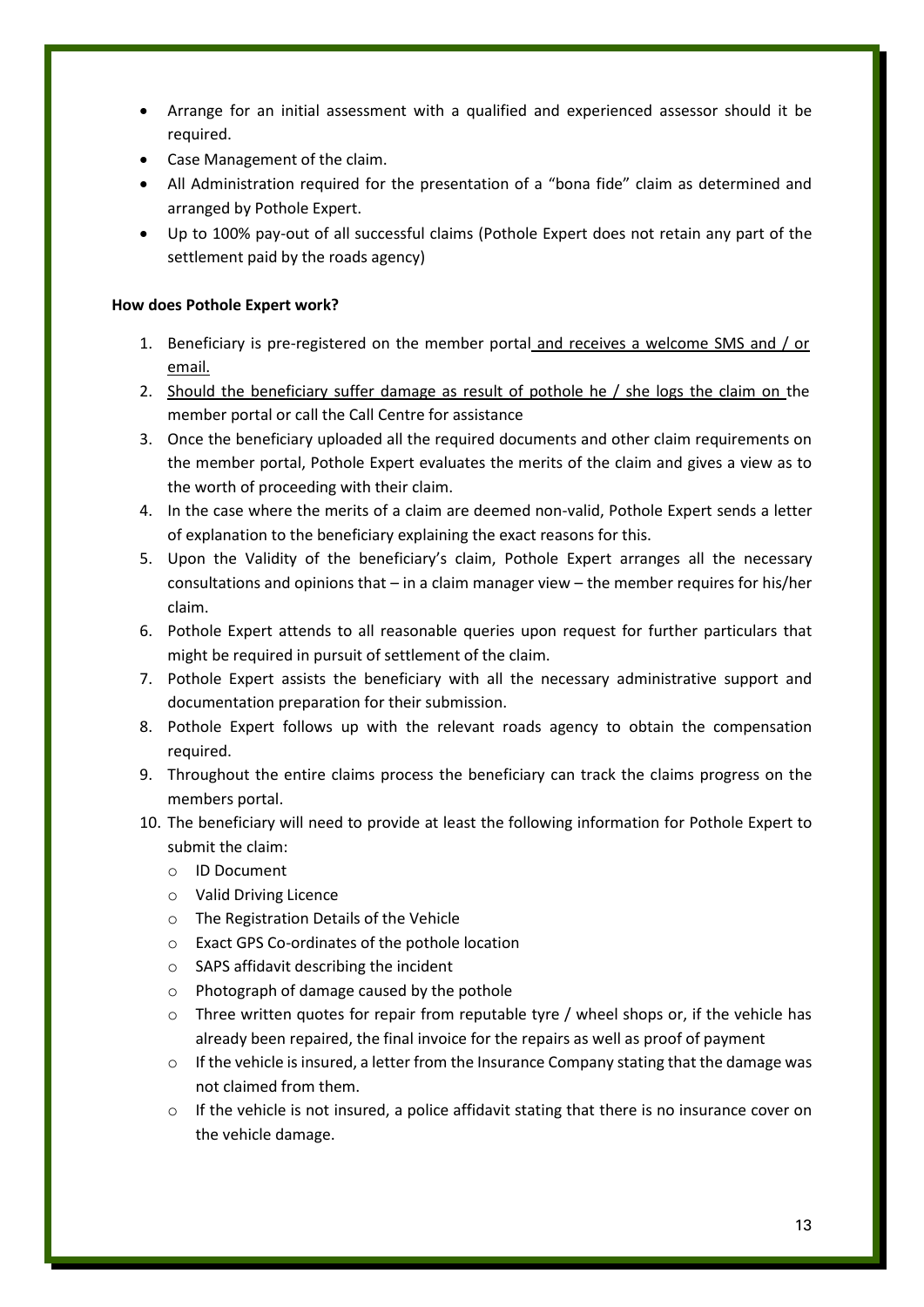Note that the requirements may vary according to the particular road agency, and we may request additional information. This includes Road Agency Specific Claim Forms that will be supplied to you for completion once the claim has been registered with Pothole Expert.

## **Who is entitled to make a claim?**

A valid beneficiary of Pothole Expert at the time of initiating a claim.

## **What are the Limits of Service?**

- Service is limited to vehicle damage because of a pothole on a road within the borders of the Republic of South Africa.
- Pothole Expert cannot guarantee that the road agency or municipality will accept liability for the pothole damage and pay for the damage.

## **No service will be provided:**

- If the member has already claimed or is in the process of claiming for the damage from their Insurance Company.
- The incident is not reported to us within 5 (five) working days of the incident.
- Where the assessor does not substantiate the merits of the case; if the beneficiary does not agree, or there is material conflict between the beneficiary's assessment and that of the assessor, then the case will be referred to the Pothole Expert Arbitration Panel. The decision of the Pothole Expert Arbitration Panel will be final and binding on all the parties. The Pothole Expert Arbitration Panel will consist of an admitted attorney, as well as a tyre expert from a leading tyre retailer. Pothole Expert will not be responsible for any costs incurred in referring the beneficiary's case to the Panel.
- Any costs incurred from the beneficiary being approached by an outside party, without written consent from Pothole Expert will not be covered.
- The beneficiary is always free to get outside second opinions but the costs of these will not be borne by Pothole Expert unless prior approval has been secured in writing.
- Membership must be fully paid up at the time of the incident.
- At the time of the incident the beneficiary must comply with all the legal and regulatory requirements of the Roads Acts of South Africa and other such relevant legislation.
- Pothole Expert does not guarantee recovery from the relevant roads agency but will endeavour to obtain the best possible settlement for the beneficiary.

# **What are the Service Level Commitments?**

The claim is activated once the beneficiary has registered it with Pothole Expert. Thereafter, there will be a 5 - 20 working day turnaround period from the time that all supporting documentation has been received to get an initial response from the relevant road agency. Please note that it can take from 6 weeks to 6 months to get an outcome on the claim.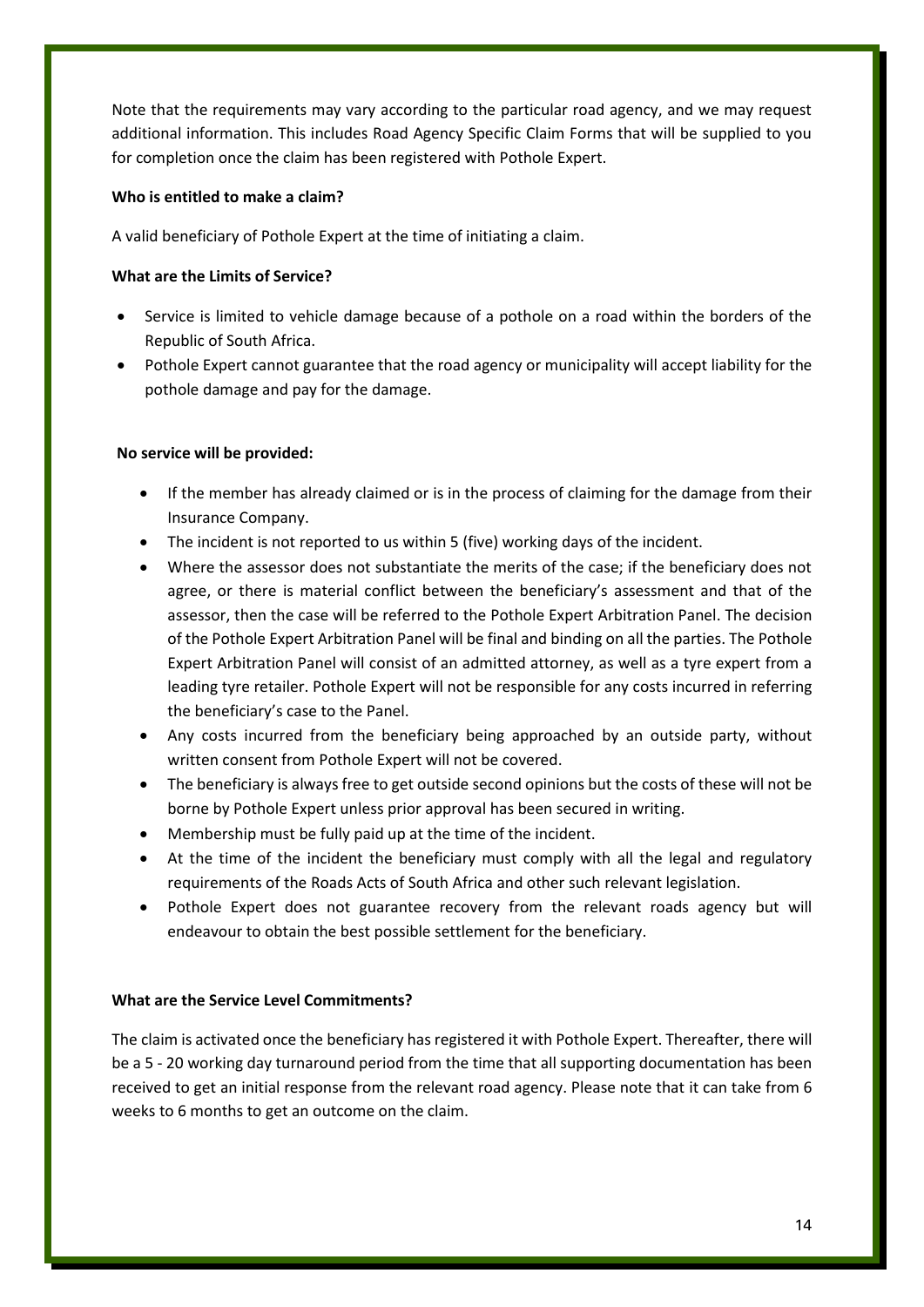# **Tyre & Rim Club Membership (if Selected and level dependent)**

This Tyre and Rim membership provides members with access to first-class service using state-of-the-art SABS accredited alloy wheel repair facilities.

*The Membership Program is limited to the vehicle registration and model as reflected on the original application. A valid cell phone number for the member is required.* 

### **What does your Tyre and Rim Club Membership include?**

| <b>CLUB MEMBERSHIP OPTIONS</b>        |                                                                                                            |                                       | <b>Silver</b> | Gold         | Platinum       |
|---------------------------------------|------------------------------------------------------------------------------------------------------------|---------------------------------------|---------------|--------------|----------------|
| <b>Puncture Repair</b>                | Credits per annum                                                                                          |                                       | No            | No           | $\overline{4}$ |
| <b>Rim Straightening</b>              | Pre-existing damage prior to activation covered                                                            |                                       | N/A           | Yes          | Yes            |
|                                       | Rim Straightening credits per annum                                                                        |                                       | 0             | 1            | $\overline{2}$ |
| <b>Tyre Rotation Service</b>          | once per annum                                                                                             |                                       | 0             | $\mathbf{1}$ | $\mathbf{1}$   |
| <b>Wheel Alignment</b>                | once per annum                                                                                             |                                       | 0             | $\mathbf{1}$ | $\mathbf{1}$   |
| <b>Wheel Balancing</b>                | once per annum                                                                                             |                                       | 0             | $\mathbf{1}$ | $\mathbf{1}$   |
| <b>Membership</b><br><b>Discounts</b> | 20% discount off balancing and alignment through<br>Tiger Wheel & Tyre and TYRES & MORE®                   |                                       | <b>Yes</b>    | Yes          | Yes            |
|                                       | 2.5% discount off any special run by Tiger Wheel &<br>Tyre and TYRES & MORE <sup>®</sup> on their products |                                       | <b>Yes</b>    | Yes          | Yes            |
|                                       | Tyre &<br>Rim                                                                                              | Discounts off full rim refurbishments | 20%           | 30%          | 40%            |
|                                       |                                                                                                            | Discounts off rim straightening       |               |              |                |

### **What is not covered by your membership?**

- Any stripping, repainting, polishing or restoring to factory finish;
- Any irreparable damage;
- Steel/Chrome wheels.

Motorcycles, caravans, trailers, busses, emergency vehicles, trucks, and heavy commercial vehicles are not eligible for the Tyre and Rim Club Membership.

### **Territorial Coverage**

Benefits are only redeemable in South Africa.

#### **Redeeming your Benefits**

- The benefits and service are subject to a Waiting Period of 90 days from date of activation and on condition that there have been two consecutive successful debit order payments and received by the administrator.
- No benefits are redeemable where there have been non-payments of fees i.e. all fees must be fully paid up at the time of redeeming benefits.

### **How do you utilise your benefits?**

• Visit your closest Tiger Wheel & Tyre Store, TYRES & MORE® or another authorised repairing dealer;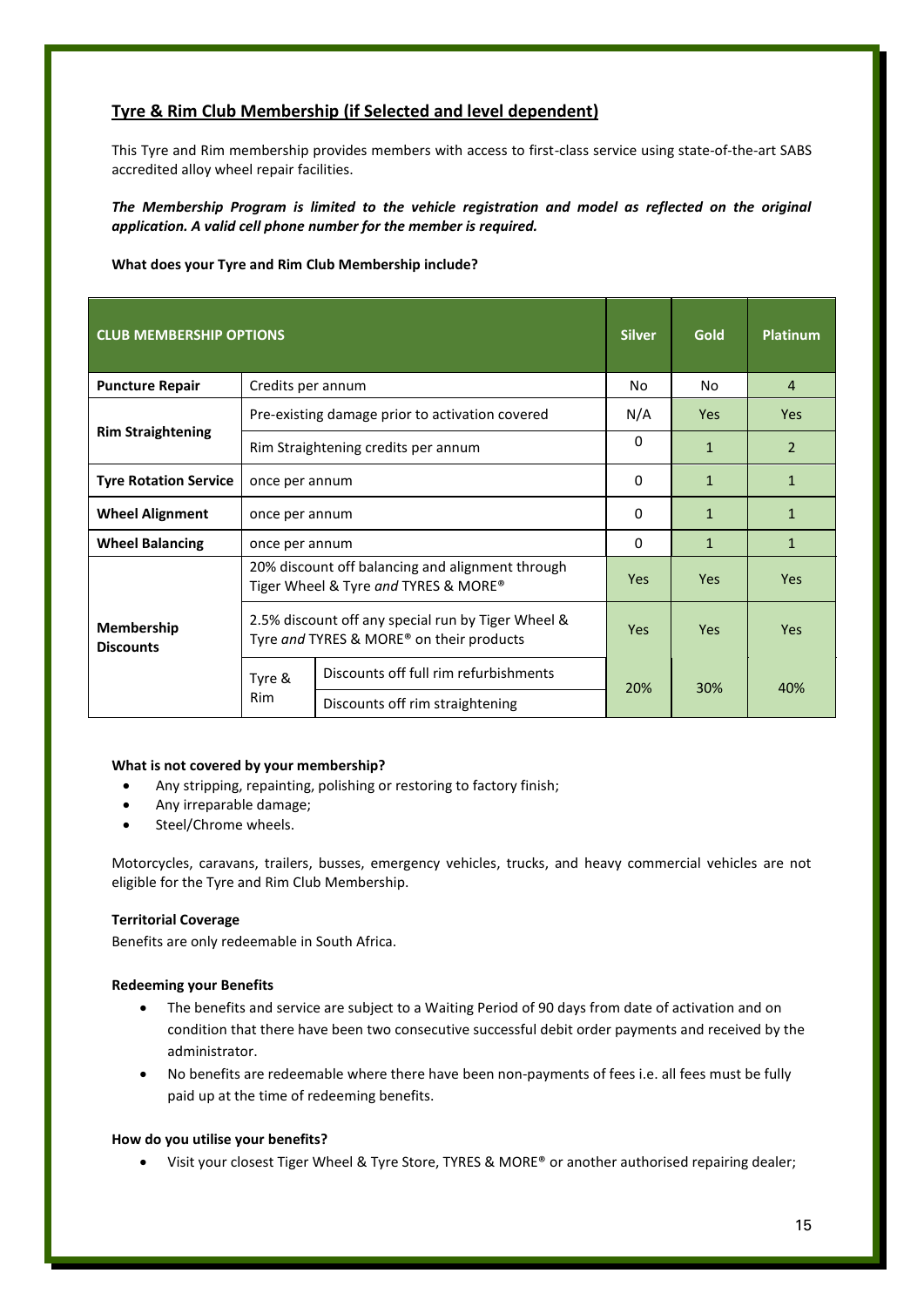- Provide them with your vehicle's registration number or cell phone number, which is required to register the benefit;
- Once the membership is validated the benefit will be authorised.

### **Validation of membership**

• The authorised repairing dealer will validate your membership with Tyre and Rim Club Membership via their instore authorisation portal.

### **Key Benefits**

- The only SABS SANS1158 Standard approved Alloy Rim Repairer in the country.
- SABS ISO 9001 Quality Management Systems accredited.
- Real Time X-Ray technology guarantees 100%-wheel integrity.
- Audit trail of work carried out on repairs/refurbishments.
- Xpress Rim Repair Centres at Tiger Wheel & Tyre and TYRES & MORE® stores provide wheel straightening while you wait service.
- National footprint.
- Technology unique in South Africa.

Note: Full refurbishment is defined as a full repair to an alloy wheel, which includes stripping, repainting, welding, x-ray, polishing and restoring to the factory finish. Prices are quoted individually and are size and finish dependent. Prices are available at any Tiger Wheel & Tyre and TYRES & MORE® or other authorised repairing dealer.

### **MOBILE APP**

The exciting and innovative ALL4U mobile app will enhance members' experience with Hennox. There are several exciting functions, packaged into a very smart little app to ensure client service excellence!

- Seamless access to all value-added services including detailed information of the product cover.
- Members will have a **"real-time"** view of policy schedules.
- Additional cover can be requested via the app or a request can be lodged to remove risk items.
- Members will be able to **lodge a claim** on the app for these claim types:
	- o Home and Building Content
	- o Geyser
	- o Motor Theft
	- o Motor Accident
	- o Glass Damage
	- o Personal items (e.g. Jewellery, Cell Phone and Keys.)
	- o Damaged or Lost Goods
- The app has a **built-in accident manager** to assist members to capture all the relevant information at the scene of the incident. This includes capturing third party details through the vehicle licence disk and driver's licence disk scanning functionality, witness details, road conditions, geo-location, photos of the scene and more.
- **Vehicle Pre-inspection** / add a vehcile members will be able to take photos of the vehicle, scan the vehicle license disk to capture the relevant details e.g. make, model and derivative as well as scanning the driver's license disk to decrypt the driver's details. The full pre-inspection detail will be date and time stamped and signed by the member (digitally) before sending it through to your offices via email to assess.
- Secure registration process with One Time Pin.
- An integrated **self-service web portal** compatible on tablets, laptops and PC's.